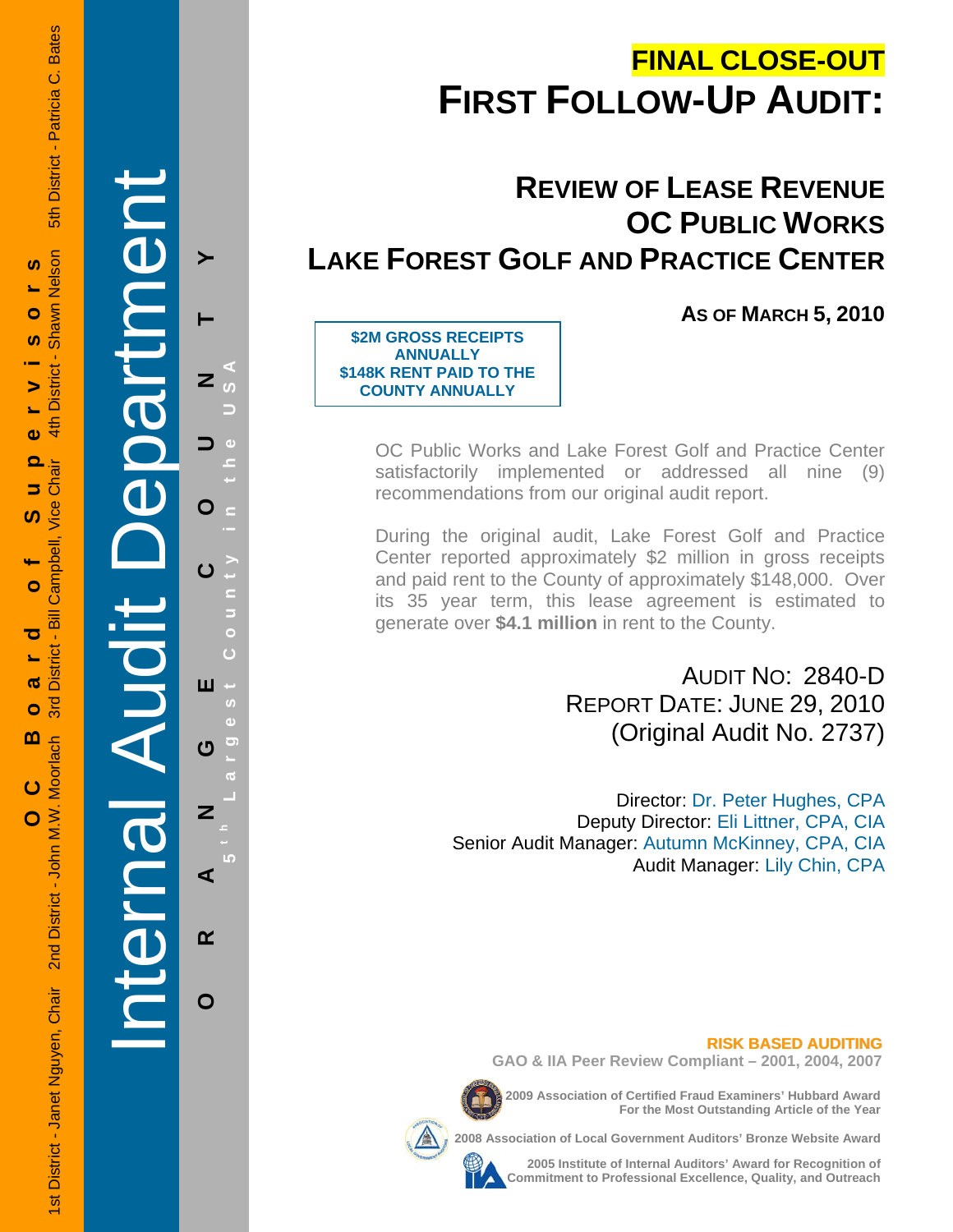# Internal Audit Department

# *GAO & IIA Peer Review Compliant - 2001, 2004, 2007*

*Providing Facts and Perspectives Countywide* 

## **RISK BASED AUDITING**

| <b>Dr. Peter Hughes</b><br>Director of Internal Audit<br>E-mail:       | Ph.D., MBA, CPA, CCEP, CITP, CIA, CFE<br>Certified Compliance & Ethics Professional (CCEP)<br>Certified Information Technology Professional (CITP)<br>Certified Internal Auditor (CIA)<br>Certified Fraud Examiner (CFE)<br>peter.hughes@iad.ocgov.com |
|------------------------------------------------------------------------|--------------------------------------------------------------------------------------------------------------------------------------------------------------------------------------------------------------------------------------------------------|
| <b>Eli Littner</b><br>Deputy Director                                  | CPA, CIA, CFE, CFS, CISA<br>Certified Fraud Specialist (CFS)<br>Certified Information Systems Auditor (CISA)                                                                                                                                           |
| Michael J. Goodwin<br>Senior Audit Manager<br><b>Alan Marcum</b>       | CPA, CIA<br><b>MBA, CPA, CIA, CFE</b>                                                                                                                                                                                                                  |
| Senior Audit Manager<br><b>Autumn McKinney</b><br>Senior Audit Manager | CPA, CIA, CISA, CGFM<br>Certified Government Financial Manager (CGFM)                                                                                                                                                                                  |

# **Hall of Finance & Records**

12 Civic Center Plaza, Room 232 Santa Ana, CA 92701

Phone: (714) 834-5475 Fax: (714) 834-2880

To access and view audit reports or obtain additional information about the OC Internal Audit Department, visit our website: www.ocgov.com/audit



 **OC Fraud Hotline (714) 834-3608**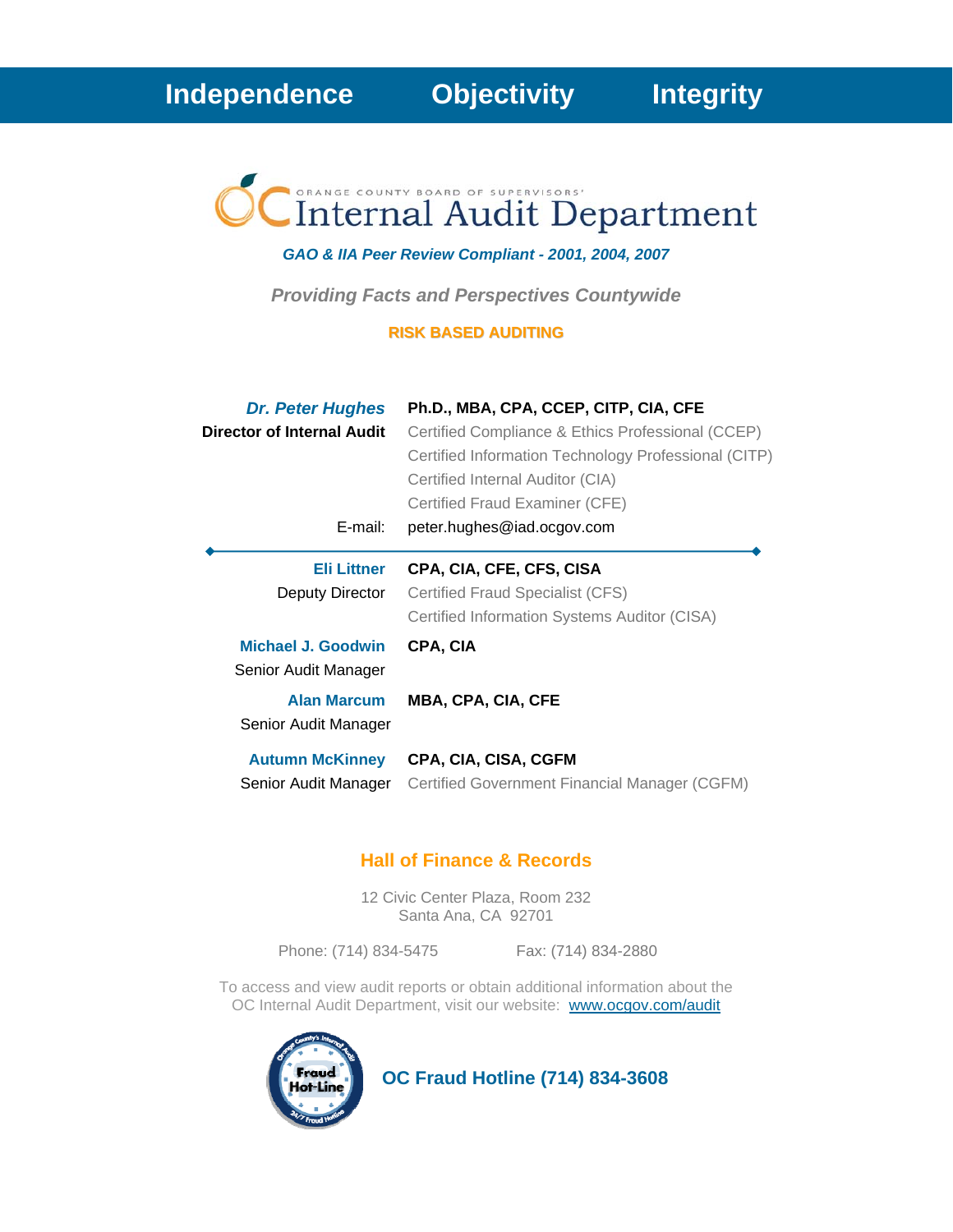# **Letter from Dr. Peter Hughes, CPA**





# **Transmittal Letter**

**Audit No. 2840-D June 29, 2010** 

- **TO:** Jess Carbajal, Director OC Public Works
- **FROM:** Dr. Peter Hughes, CPA, Director Internal Audit Department
- **SUBJECT:** First and Final Close-Out Follow-Up Audit of Review of Lease Revenue for Lake Forest Golf and Practice Center, Original Audit No. 2737, Issued October 7, 2008

We have completed a First and Final Close-Out Follow-Up Audit of Review of Lease Revenue for Lake Forest Golf and Practice Center. Our audit was limited to reviewing, as of March 5, 2010, as extended, actions taken to implement the nine (9) recommendations in our original report dated October 7, 2008.

The results of our Follow-Up Audit are discussed in the **OC Internal Auditor's Report** following this transmittal letter. Because satisfactory corrective action has been taken for all recommendations, **this report represents the close-out of the original audit.** 

Each month I submit an **Audit Status Report** to the Board of Supervisors (BOS) where I detail any material and significant audit findings released in reports during the prior month and the implementation status of audit recommendations as disclosed by our Follow-Up Audits. Accordingly, the results of this audit will be included in a future status report to the BOS.

## **Attachments**

Other recipients of this report are listed on the **OC Internal Auditor's Report** on page 4.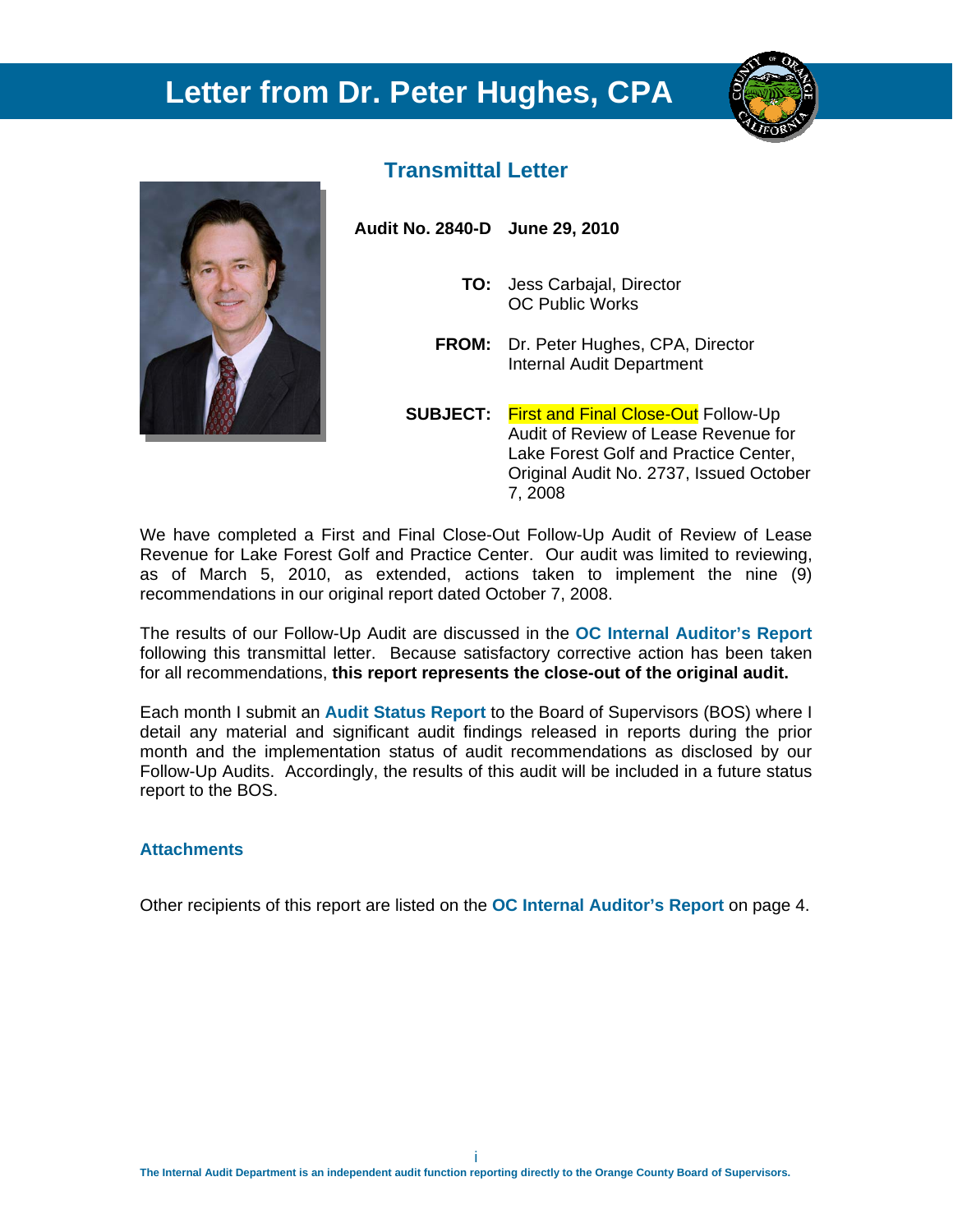# **Table of Contents**



*First and Final Close-Out Follow-Up Audit: Review of Lease Revenue OC Public Works Lake Forest Golf and Practice Center (Original Audit No. 2737) Audit No. 2840-D* 

**As of March 5, 2010** 

|    | <b>Transmittal Letter</b>                                                                           | i            |
|----|-----------------------------------------------------------------------------------------------------|--------------|
|    | <b>OC Internal Auditor's Report</b>                                                                 |              |
|    | <b>Scope of Review</b>                                                                              | 1            |
|    | <b>Background</b>                                                                                   | 1            |
|    | <b>Results</b>                                                                                      | 1            |
|    | 1. Enhanced Controls for Range Card Sales<br><b>(Control Finding)</b>                               | 1            |
|    | 2. Enhanced Controls for Barbeque Sales (Control Finding)                                           | 2            |
| 3. | <b>Reasonableness and Business Purpose of</b><br><b>Complimentary Golf Rounds (Control Finding)</b> | $\mathbf{2}$ |
| 4. | <b>Misclassification of Chipping Fees (Control Finding)</b>                                         | $\mathbf{2}$ |
|    | 5. Third Party Golf Camps/Lessons (Two Control Findings)                                            | $\mathbf{2}$ |
|    | 6. Allocation of Green Fees for Online Fee Reservations<br><b>(Control Finding)</b>                 | 3            |
| 7. | <b>Reporting of So Cal Golfer Club Membership Sales</b><br><b>(Control Finding)</b>                 | 3            |
| 8. | <b>Reporting Fair Market Value of Barter Transactions</b><br><b>(Control Finding)</b>               | 3            |
| 9. | <b>Reporting of National and Local Charitable Donations</b><br><b>(Control Finding)</b>             | 3            |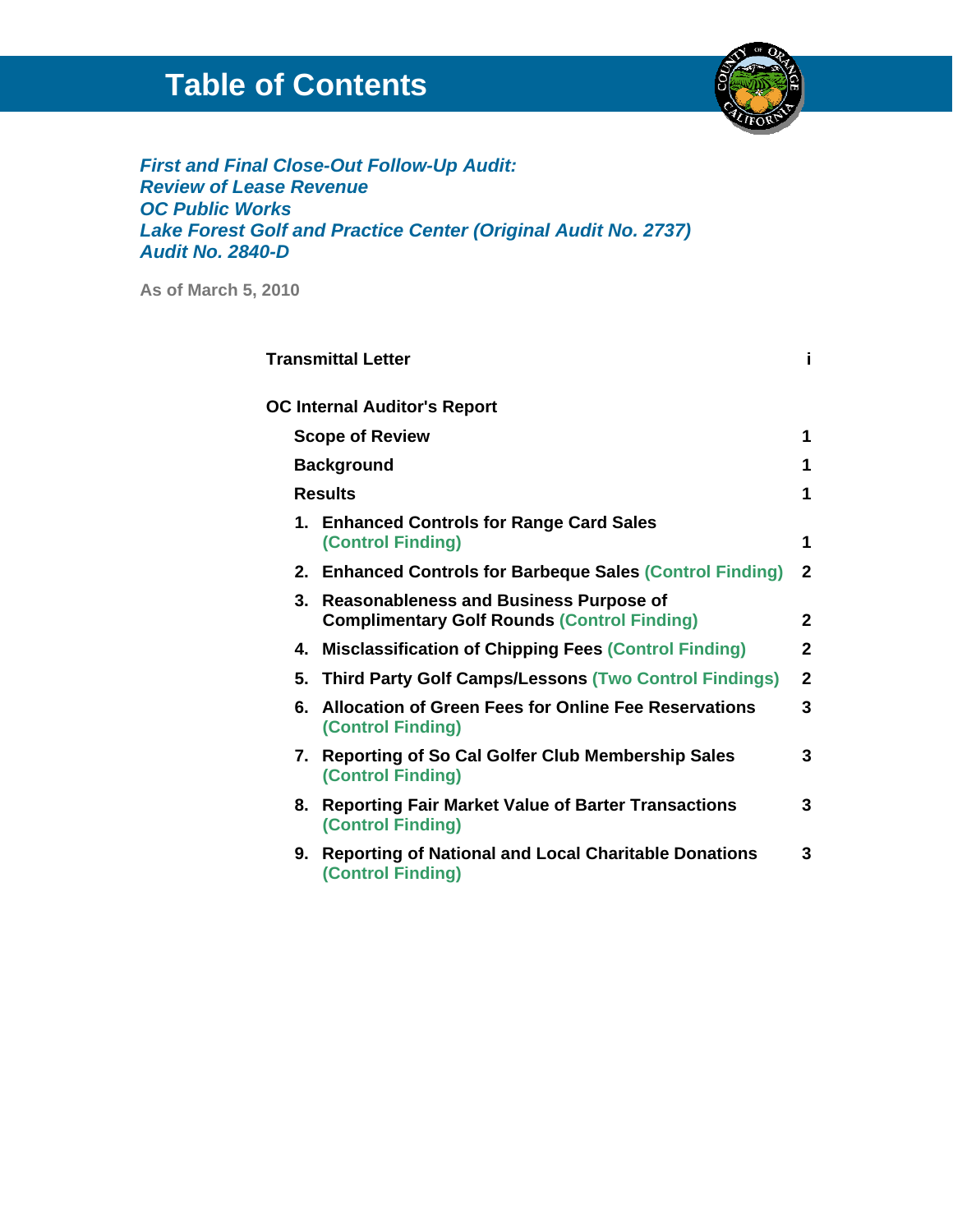

#### י **Audit No. 2840-D June 29, 2010**

| Dr. Peter Hughes, CPA, Director Velle Nugles<br>Internal Audit Department                                                                                                     |
|-------------------------------------------------------------------------------------------------------------------------------------------------------------------------------|
| SUBJECT: First and Final Close-Out Follow-Up Audit of Review of Lease Revenue for<br>Lake Forest Golf and Practice Center, Original Audit No. 2737, Issued October<br>7, 2008 |
|                                                                                                                                                                               |

# **Scope of Review**

We have completed a First and Final Close-Out Follow-Up Audit of Review of Lease Revenue for Lake Forest Golf and Practice Center, operated by American Golf Corporation (American Golf). Our audit was limited to reviewing actions taken as of June 30, 2009 and subsequent actions taken as of March 5, 2010 to implement the nine (9) recommendations made in our original audit report.

# **Background**

The original audit reviewed whether American Golf's records adequately supported their monthly gross receipts reported to the County. During the original audit, the golf course generated approximately \$2 million in gross receipts and the rent paid to the County was approximately \$148,000. The original audit identified ten (10) findings and nine (9) recommendations. A recommendation for one (1) finding was not required as American Golf agreed to take corrective action prior to the original audit report being issued. The nine (9) remaining recommendations related to enhancing controls over range card and barbeque sales, reasonableness of complimentary golf rounds, misclassification of chipping fees, third party golf camp documentation, reporting membership sales, reporting fair market value of barter transactions, and reporting charitable donations.

# **Results**

OC Public Works and American Golf implemented all nine (9) recommendations from the original audit report. **As such, this report represents the final close-out of the original audit.** Following is the implementation status of the original recommendations:

## **1. Enhanced Controls for Range Card Sales (Control Finding)**

Recommendation No. 1: We recommend that OC Public Works require American Golf to independently verify the daily range card inventory at opening and closing and reconcile range card sales between Pro Shop Open/Closing Checklist and the cash register.

Current Status: **Implemented.** Our review of the Pro Shop Open/Closing Checklist and the cash register sales report for two sample days of 9/13/08 and 10/8/08 found that American Golf verified the range card inventory and reconciled the sales between the Pro Shop Open/Closing Checklist and the cash register sales report.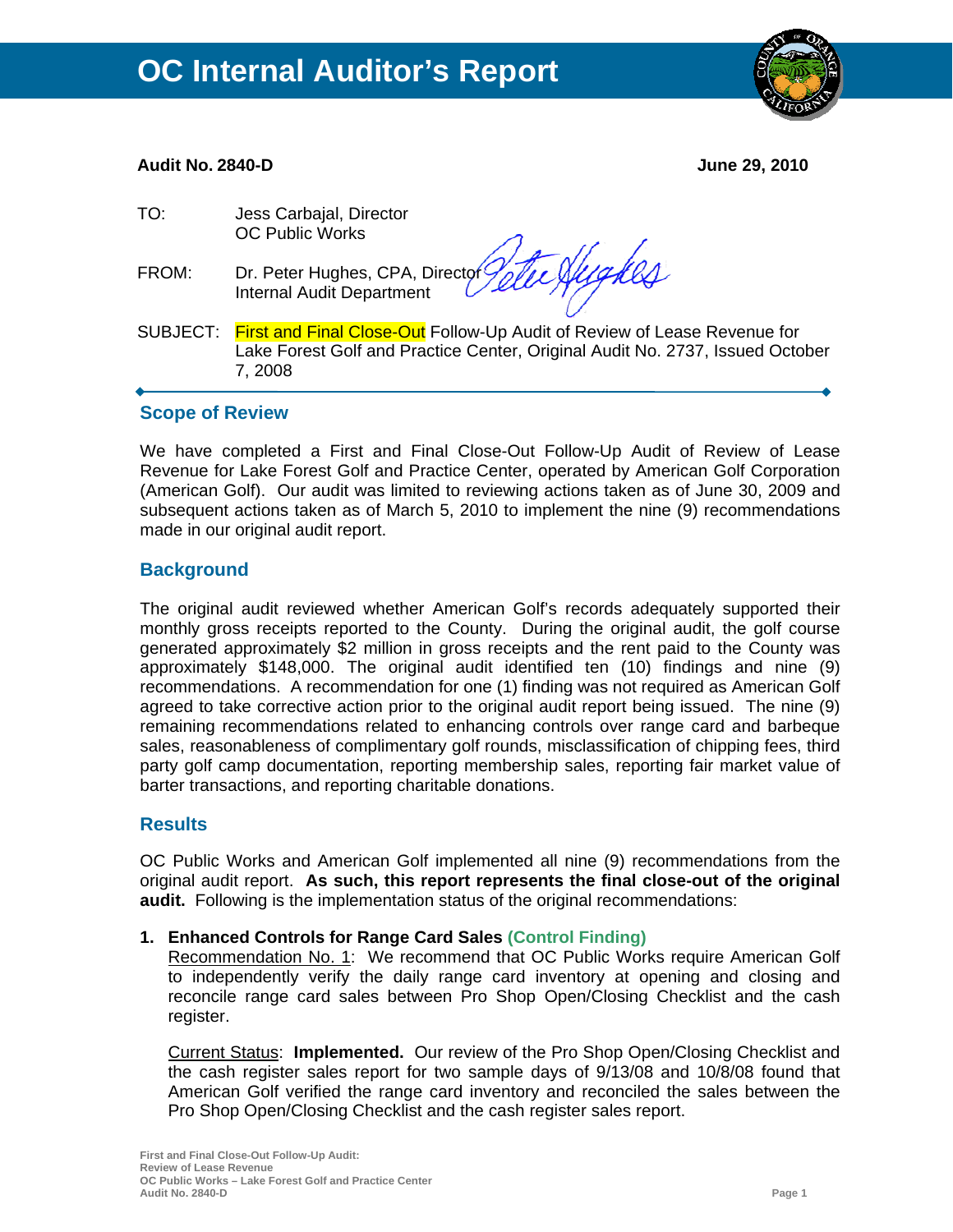

# **2. Enhanced Controls for Barbeque Sales (Control Finding)**

Recommendation No. 2: We recommend that OC Public Works require American Golf to enhance controls for BBQ sales to include proper utilization of the Convenience Cart Form to record beginning and ending inventory, and a documented supervisory review to verify the inventories and reconcile with gross receipts recorded. A battery operated cash register should also be considered.

Current Status: **Implemented/Closed.** American Golf informed us that a stand alone cash register was implemented to record barbeque sales; however, the BBQ sales have since been discontinued. As result, the original recommendation is no longer applicable. Therefore, we considered this recommendation implemented/closed.

## **3. Reasonableness and Business Purpose of Complimentary Golf Rounds (Control Finding)**

Recommendation No. 3: We recommend that OC Public Works evaluate the nature and quantity of complimentary golf rounds and if necessary, clarify the proper reporting with American Golf.

Current Status: **Implemented.** OC Public Works determined that the fair market value of complimentary golf rounds should be reported as gross receipts, except for on-site employees and regional managers playing the course as part of operational evaluations. Our review of documentation for the sample month of April 2009 found that American Golf properly reported the fair market value of complimentary golf rounds as gross receipts.

# **4. Misclassification of Chipping Fees (Control Finding)**

Recommendation No. 4: We recommend that OC Public Works require American Golf to report all future chipping fees in the golf services category (5% rent) and evaluate a rent credit if requested by American Golf.

Current Status: **Implemented.** Our review of documentation for the sample month of November 2008 found that American Golf reported chipping fees in the golf services category.

## **5. Third Party Golf Camps/Lessons (Two Control Findings)**

Recommendation No. 5:We recommend that OC Public Works evaluate whether American Golf should be required to report future amounts for golf camps/lessons provided for third party organizations at the gross amount charged to the camp/lesson participants.

Current Status: **Implemented.** Our review of documentation found that OC Public Works evaluated and advised American Golf on April 20, 2009 to report 100% of the camp/lessons fees collected by third party organizations.

Recommendation No. 6:We recommend that OC Public Works require American Golf to retain the rosters for all third party organization camps/lessons.

Current Status: **Implemented.** Our review of documentation for June and July 2009 found that American Golf is retaining the rosters for third party organization camps/lessons.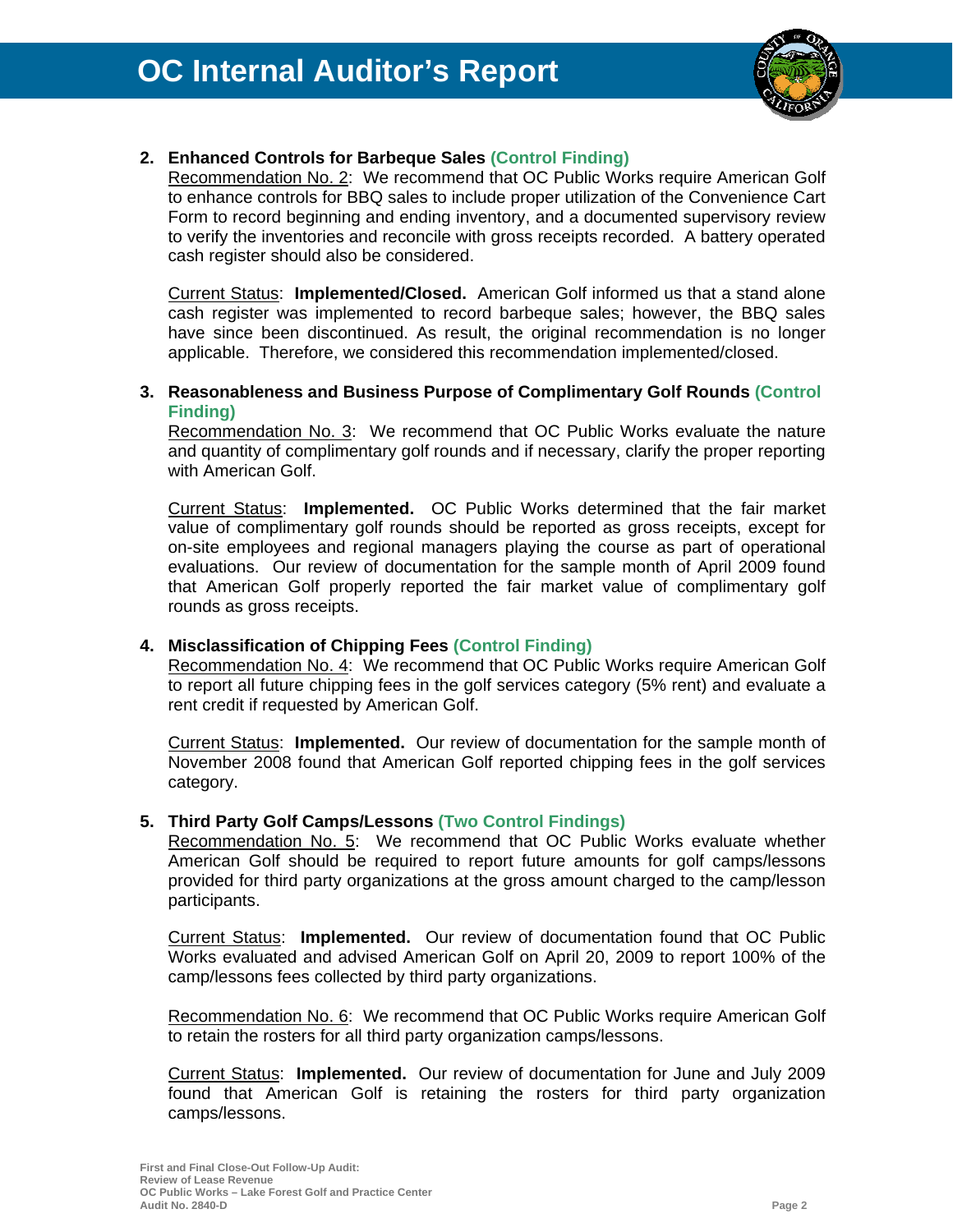

**6. Allocation of Green Fees for Online Fee Reservations (Control Finding)** Recommendation No. 7: No recommendation was required as American Golf agreed to take corrective action prior to the original audit report being issued.

Current Status: Not required.

**7. Reporting of So Cal Golfer Club Membership Sales (Control Finding)**  Recommendation No. 8:We recommend that OC Public Works require American Golf to report the full amount of So Cal Golfer Club memberships as gross receipts when sold.

Current Status: **Implemented.** Our review of documentation for the sample month of March 2009 found that American Golf reported the full amount of memberships when sold.

**8. Reporting Fair Market Value of Barter Transactions (Control Finding)**  Recommendation No. 9:We recommend that OC Public Works require American Golf to report the fair market value of barter transactions as gross receipts to the County.

Current Status: **Implemented.** Our review of documentation found that American Golf reported the fair market value of barter transactions for the sample months of May 2009 through July 2009. We were informed by American Golf that it will no longer accept barter transactions.

**9. Reporting of National and Local Charitable Donations (Control Finding)**  Recommendation No. 10:We recommend that OC Public Works clarify in writing to American Golf whether the charitable activities are permitted and excludable from gross receipts at Lake Forest.

Current Status: **Implemented.** OC Public Works required American Golf to obtain written permission from the County prior to conducting any charitable activity on the premises. American Golf submitted written permission requests to OCPW with additional description of the charitable activities. OCPW reviewed American Golf's written request dated January 19, 2010 and obtained County Counsel's advice to ensure granting permission for the activities complied with County policy. On March 4, 2010, OCPW clarified in writing to American Golf that the charitable fundraising activities are permitted and the proceeds are excludable from gross receipts.

We appreciate the cooperation and assistance extended to us by OC Public Works during our Follow-Up Audit. If you have any questions, please contact me directly or Eli Littner, Deputy Director at (714) 834-5899 or Autumn McKinney, Senior Audit Manager at (714) 834-6106.